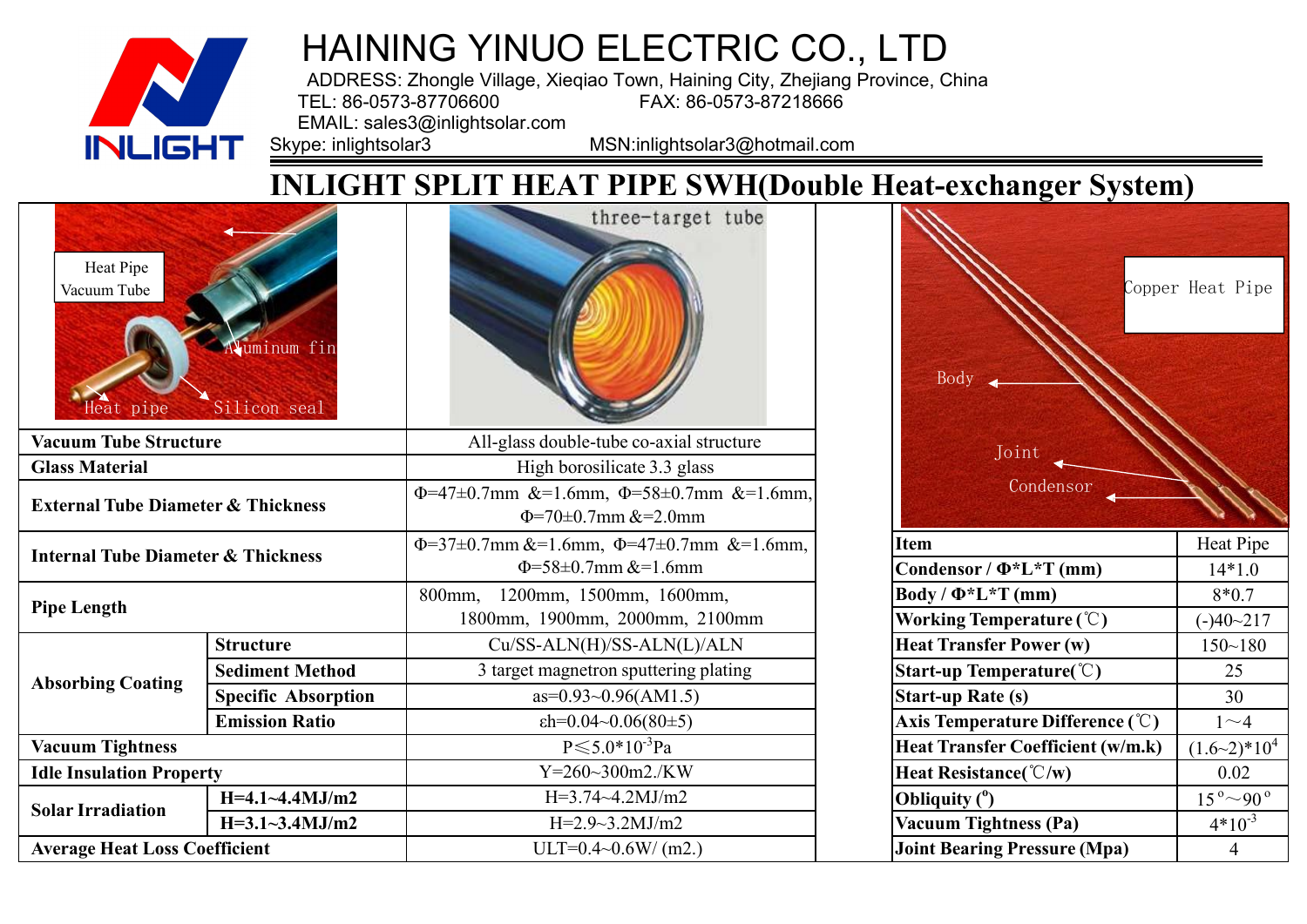

ADDRESS: Zhongle Village, Xieqiao Town, Haining City, Zhejiang Province, China<br>TEL: 86-0573-87206600 FAX: 86-0573-87218666 TEL: 86-0573-87706600 FAX: 86-0573-87218666

EMAIL: sales3@inlightsolar.com<br>Skype: inlightsolar3

MSN:inlightsolar3@hotmail.com

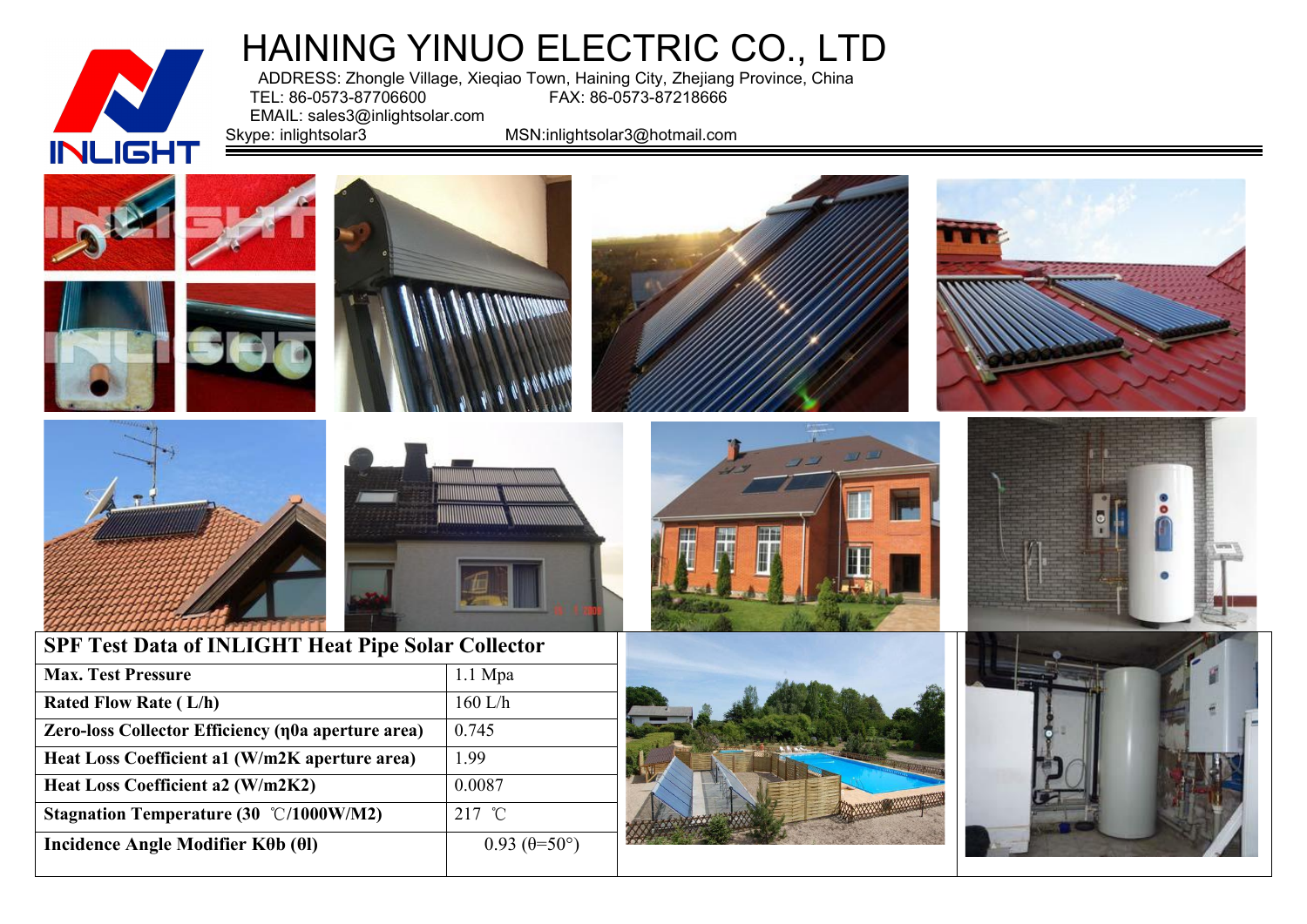

ADDRESS: Zhongle Village, Xieqiao Town, Haining City, Zhejiang Province, China<br>FAX: 86-0573-87218666 FAX: 86-0573-87218666 EMAIL: sales3@inlightsolar.com<br>Skype: inlightsolar3

MSN:inlightsolar3@hotmail.com



Pressurized Water Storage Tank Sectional View of Pressurized Tank White Color Shell Gray PVDF shell Stainless shell

**Pressurized Tank:** Advanced welding technique, thickened food-grade stainless steel and high-density PU insulation give the tank more than 30 years lifespan Inside copper coil connecting with heat-pipe collector makes a closed-loop which makes efficient heat exchange between solar collector and water storage tank



**Foam Pump station Metal Pump Station Thermostat Electrical Heater Anode Magnesium T/P & Safety Valve**

**Solar Pump Station:** Integrated device automatically controls the intelligent operation of split solar water heating system **Expansion Vessel:** A small tank used in closed-loop solar water heating systems to absorb excess water pressure **Thermostat Electrical Heater:** Backup in solar system for continuous hot water supply in cloudy or rainy days **Anode Magnesium:** With the anode consumption to protect solar system from water scale and erosion **T&P and Safety Valve:** With related pressure to protect solar system from overheating and excess pressure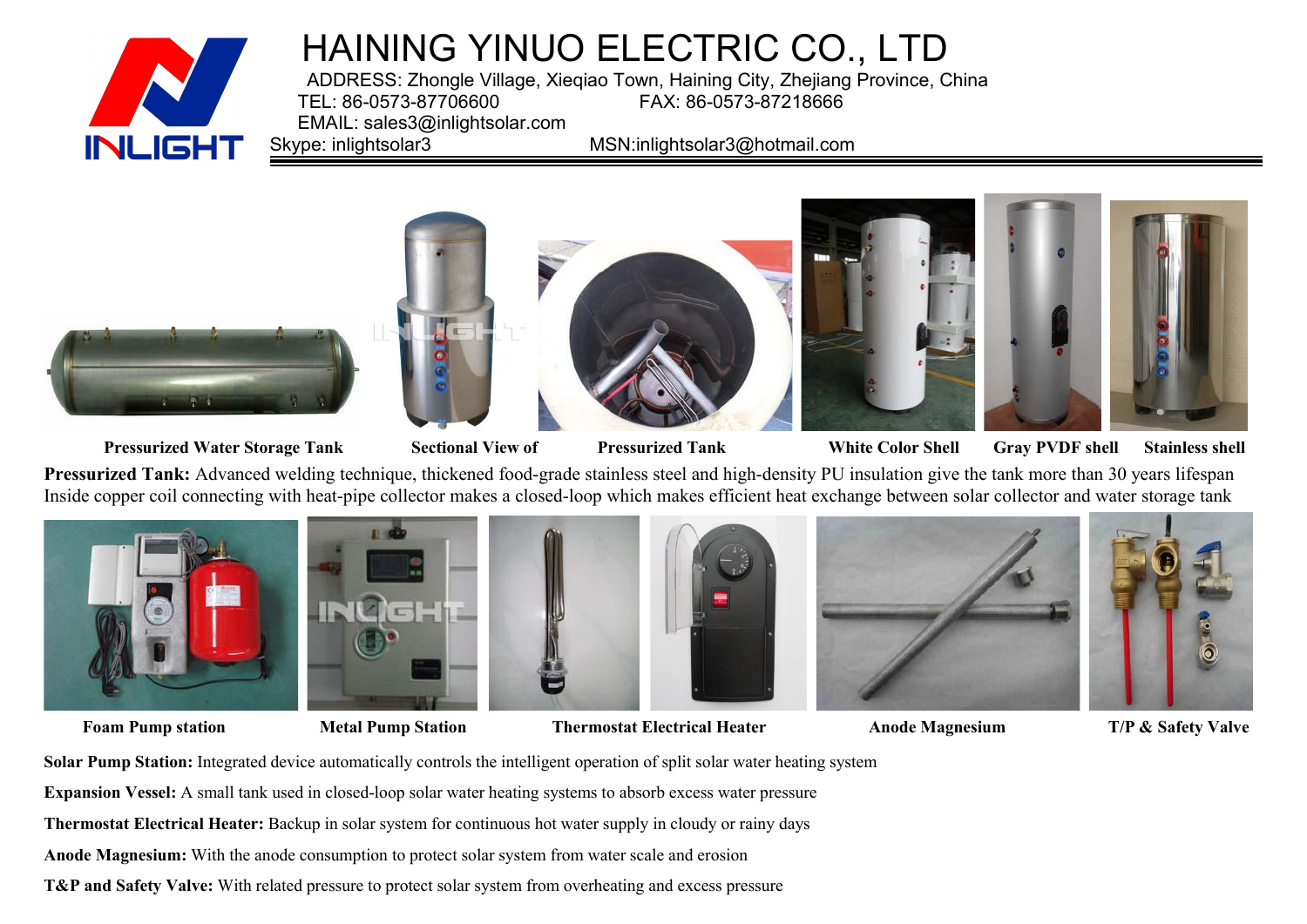

ADDRESS: Zhongle Village, Xieqiao Town, Haining City, Zhejiang Province, China FAX: 86-0573-87218666 EMAIL: sales3@inlightsolar.com<br>Skype: inlightsolar3

MSN:inlightsolar3@hotmail.com



#### **Features & Advantages:**

- ◆ The solar collector is separated with water storage tank, water storage tank can be located anywhere
- The solar collector can be carried separately and mounted on buildings in different styles and structures
- Anti-freezing fluid inside copper heat pipe tubes makes super heat transmission and anti-freezing effect
- Intelligent solar pump station with more functions makes a more reliable and convenient solar water heating system
- Mechanical parts connection, withdrawal of one or several tubes will not drain the closed loop or water storage tank
- System is equipped with electric backup heating device which ensures constant hot water supply in rainy or snowy days
- ◆ The test pressure for solar system is 11 bar, pressurized system makes more safe and comfortable water use.
- Closed-loop running with anti-freezing liquid makes efficient heat conduction without freezing in pipeline
- ◆ Long lifespan solar water heating system, nearly no maintenance needed after installation and debugging
- ◆ INLIGHT solar collector has been certified with Solar Key mark and SRCC and is always designed for the best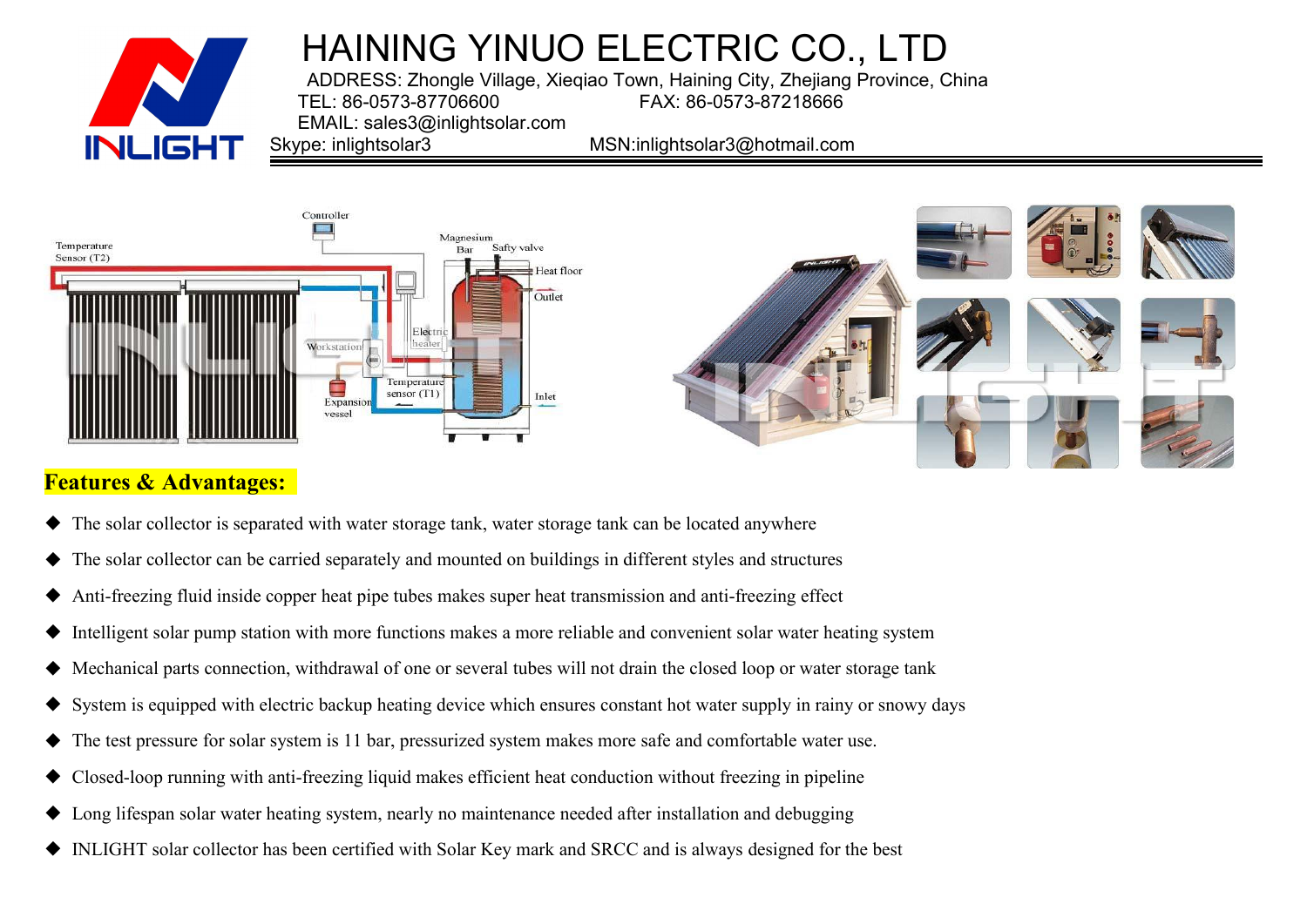

ADDRESS: Zhongle Village, Xieqiao Town, Haining City, Zhejiang Province, China<br>FAX: 86-0573-87218666 TEL: 86-0573-87706600 FAX: 86-0573-87218666 EMAIL: sales3@inlightsolar.com<br>Skype: inlightsolar3

 $MSN:$ inlightsolar $3$ @hotmail.com **PHOTO Parts & Specification (Closed-loop System with double heat-exchange coil): 1. Inner Storage Tank:** Food-grade stainless steel SUS304-2B 1.5-2.0mm (150-300L), 2.0-2.5mm (400-1000L) **2. Heat-exchange Coil:** Double heat-exchange copper coil Φ12X1.0mm **3. Tank Exterior Shell:** High-quality white coated color steel 0.5-0.6mm **4. Tank Insulation:** High-density polyurethane integrated foam-forming with lasting heat preservation **5. Vacuum Tube:** Three-target vacuum tube, anti-freezing heat pipe, Aluminum fin and heat-resisting silicon seal **6. Heat-pipe Manifold:** Red copper header Φ35X1.0mm, Aluminum alloy shell 2mm, high-density rock woolinsulation 7. **Solar Pump Station & Expansion vessel**: Single pipeline pump station SP106 or Double pipeline pump station SP228 , high pressure expansion vessel 5L-24L **8. Collector Bracket:** Gray/ black aluminum alloy 1.8mm, universal bracket suitable for slope/ flat roof or wall installation **9. Accessories:** Thermostat electrical heater with regulator, Anode magnesium, T/P & Safety valve, copper connectors **10. Rated Working Pressure:** 6.0 Bar **11. Anti-freezing Weather:** < (-)40 ℃

|                       | <b>Heat Pipe Solar Collectors</b> |               | <b>Aperture</b>               | <b>SUS304</b> | Pump           | <b>Expansion</b> |     | <b>Container Loading</b><br><b>Sets</b> |          |  |
|-----------------------|-----------------------------------|---------------|-------------------------------|---------------|----------------|------------------|-----|-----------------------------------------|----------|--|
| Item No.              | Item No.                          | <b>Panels</b> | Area                          | Tank          | <b>Station</b> | <b>Vessel</b>    | 20G | 40G                                     | 40H<br>Q |  |
| ILSP2-150-15HP        | <b>ILHC-5815H-F</b>               | 1 Pcs         | 1.4 <sup> m<sup>2</sup></sup> | 150L          | <b>SP228</b>   | EV5              | 38  | 77                                      | 93       |  |
| ILSP2-150-18HP        | <b>ILHC-5818H-F</b>               | 1 Pcs         | 1.68m <sup>2</sup>            | 150L          | <b>SP228</b>   | EV5              | 36  | 71                                      | 86       |  |
| <b>ILSP2-200-20HP</b> | <b>ILHC-5820H-F</b>               | 1 Pcs         | $1.87m^2$                     | <b>200L</b>   | <b>SP228</b>   | EV8              | 30  | 60                                      | 73       |  |
| <b>ILSP2-200-24HP</b> | <b>ILHC-5824H-F</b>               | 1 Pcs         | 2.24m <sup>2</sup>            | <b>200L</b>   | <b>SP228</b>   | EV8              | 29  | 59                                      | 71       |  |
| ILSP2-250-25HP        | <b>ILHC-5825H-F</b>               | Pcs           | 2.34m <sup>2</sup>            | 250L          | <b>SP228</b>   | EV8              | 25  | 50                                      | 61       |  |
| ILSP2-250-30HP        | <b>ILHC-5830H-F</b>               | Pcs           | 2.8 <sup>n</sup>              | 250L          | <b>SP228</b>   | EV8              | 24  | 48                                      | 59       |  |
| ILSP2-300-30HP        | <b>ILHC-5830H-F</b>               | 1 Pcs         | 2.8 <sup>n</sup>              | 300L          | <b>SP228</b>   | <b>EV12</b>      | 22  | 44                                      | 53       |  |
| ILSP2-300-36HP        | <b>ILHC-5818H-F</b>               | $2$ Pcs       | 3.37m <sup>2</sup>            | 300L          | <b>SP228</b>   | <b>EV12</b>      | 20  | 40                                      | 49       |  |
| <b>ILSP2-400-40HP</b> | <b>ILHC-5820H-F</b>               | $2$ Pcs       | 3.74m <sup>2</sup>            | 400L          | <b>SP228</b>   | <b>EV18</b>      | 17  | 33                                      | 40       |  |
| <b>ILSP2-400-48HP</b> | <b>ILHC-5824H-F</b>               | $2$ Pcs       | 4.49m <sup>2</sup>            | 400L          | <b>SP228</b>   | <b>EV18</b>      | 16  | 33                                      | 40       |  |
| <b>ILSP2-500-50HP</b> | <b>ILHC-5825H-F</b>               | 2 Pcs         | $4.67$ m <sup>2</sup>         | 500L          | <b>SP228</b>   | <b>EV24</b>      | 14  | 28                                      | 35       |  |
| ILSP2-500-60HP        | <b>ILHC-5830H-F</b>               | $2$ Pcs       | $5.61 \text{ m}^2$            | 500L          | <b>SP228</b>   | <b>EV24</b>      | 14  | 27                                      | 33       |  |
| ILSP2-1000-120HP      | <b>ILHC-5830H-F</b>               | 4 Pcs         | 11.2m <sup>2</sup>            | 1000L         | <b>SP228</b>   | EV24*2           | 6.  | 13                                      | 16       |  |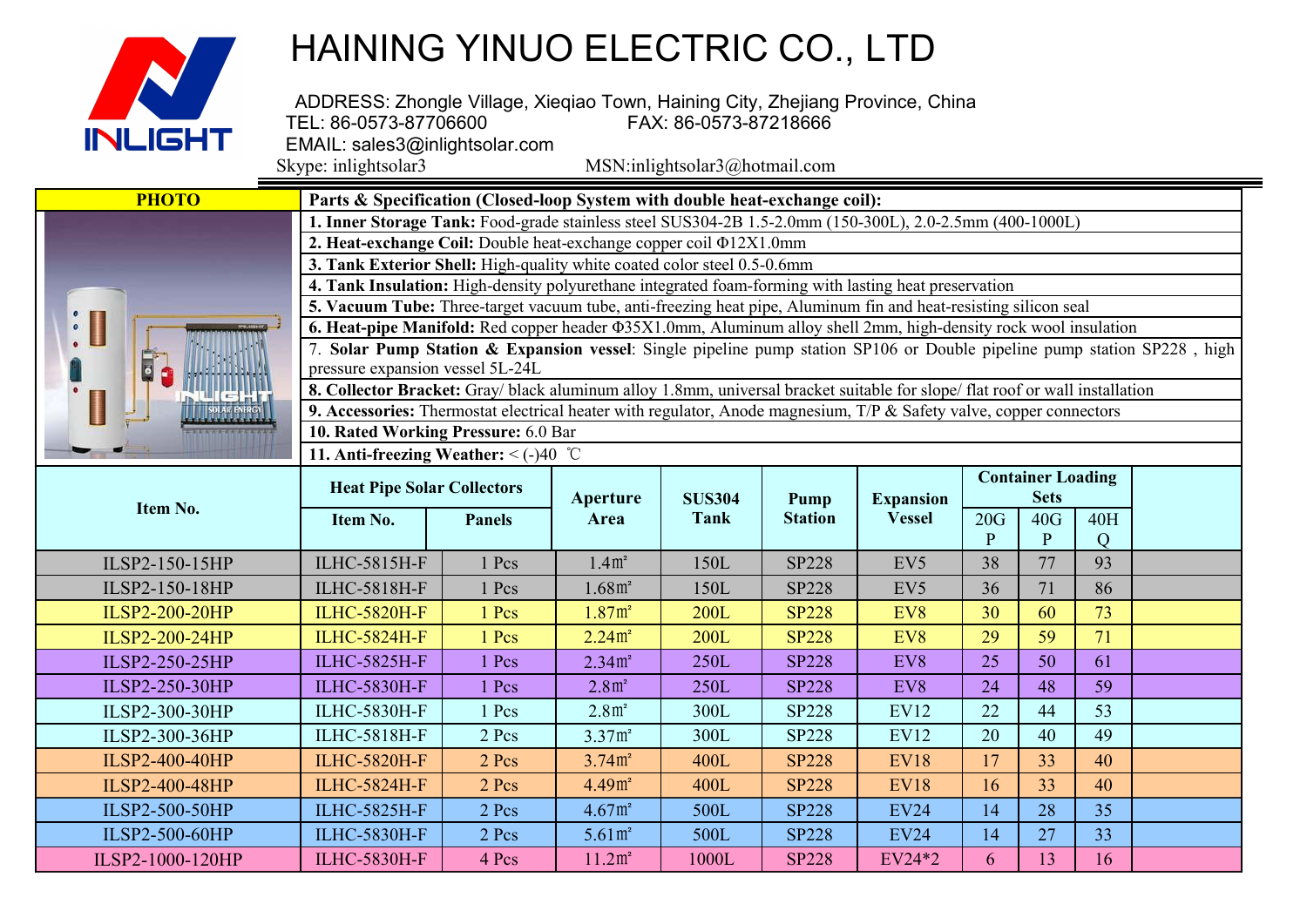

ADDRESS: Zhongle Village, Xieqiao Town, Haining City, Zhejiang Province, China<br>TEL: 86-0573-87706600 FAX: 86-0573-87218666 TEL: 86-0573-87706600

EMAIL: sales3@inlightsolar.com<br>Skype: inlightsolar3 MSN

MSN:inlightsolar3@hotmail.com

#### **1. Pressurized Heat-pipe Solar Collector**

| <b>PHOTO</b>                                                                              |                                                                                                                                                                                                                                                     | Parts & Specification (Closed-loop System with double heat-exchange coil):                                                |                                               |             |              |                          |             |                 |  |  |  |  |
|-------------------------------------------------------------------------------------------|-----------------------------------------------------------------------------------------------------------------------------------------------------------------------------------------------------------------------------------------------------|---------------------------------------------------------------------------------------------------------------------------|-----------------------------------------------|-------------|--------------|--------------------------|-------------|-----------------|--|--|--|--|
| . Direct-flow Header: High quality red copper $\Phi$ 35*1.0mm, inlet & outlet $\Phi$ 22mm |                                                                                                                                                                                                                                                     |                                                                                                                           |                                               |             |              |                          |             |                 |  |  |  |  |
|                                                                                           | 2. Manifold Shell: High-quality black/ gray aluminum alloy 2mm                                                                                                                                                                                      |                                                                                                                           |                                               |             |              |                          |             |                 |  |  |  |  |
|                                                                                           | 3. Insulation: High-density compression-molded rock wool 50mm                                                                                                                                                                                       |                                                                                                                           |                                               |             |              |                          |             |                 |  |  |  |  |
|                                                                                           | 4. Heat-pipe Tube: Three-target coated vacuum tube, $\Phi$ 14 condenser copper heat pipe, Aluminum fin, silicon tube seal<br>5. Mounting Frame: Black/ gray aluminum alloy 1.8mm, universal bracket suitable for roof or exterior wall installation |                                                                                                                           |                                               |             |              |                          |             |                 |  |  |  |  |
|                                                                                           |                                                                                                                                                                                                                                                     | 6. Accessories: Thermal paste, copper connectors, Stainless fasteners, Heat-resisting rubber seal, adjustable tube holder |                                               |             |              |                          |             |                 |  |  |  |  |
|                                                                                           | 7. Test Pressure: 11.0 Bar                                                                                                                                                                                                                          |                                                                                                                           |                                               |             |              |                          |             |                 |  |  |  |  |
|                                                                                           |                                                                                                                                                                                                                                                     | 8. Collector Tilt Angle: 20°~90° (Vertical/ horizontal shift: -5°/-5°)                                                    |                                               |             |              |                          |             |                 |  |  |  |  |
|                                                                                           |                                                                                                                                                                                                                                                     | 9. Hail Resistance: $\geq$ $\Phi$ 25 mm (Tilt angle $\geq$ 40°)                                                           |                                               |             |              |                          |             |                 |  |  |  |  |
|                                                                                           | 10. Anti-freezing: $(-)$ 40 °C                                                                                                                                                                                                                      |                                                                                                                           |                                               |             |              |                          |             |                 |  |  |  |  |
|                                                                                           | <b>Solar Heat-pipe Tube</b>                                                                                                                                                                                                                         |                                                                                                                           |                                               |             |              | <b>Container Loading</b> |             |                 |  |  |  |  |
| Item No.                                                                                  |                                                                                                                                                                                                                                                     |                                                                                                                           | <b>Collector Size L*W</b><br>Aperture<br>Area |             | <b>Fluid</b> |                          | <b>Sets</b> |                 |  |  |  |  |
|                                                                                           | <b>Tube Nos.</b>                                                                                                                                                                                                                                    | Tube Size $(D^*L)$                                                                                                        |                                               |             | Liter        | 20G<br>D                 | 40G<br>P    | <b>40H</b><br>Q |  |  |  |  |
| <b>ILHC-5812H-F</b>                                                                       | 12                                                                                                                                                                                                                                                  | Φ58*1800mm                                                                                                                | 1.12m <sup>2</sup>                            | 1950*960mm  | 0.8L         | 162                      | 324         | 394             |  |  |  |  |
| <b>ILHC-5815H-F</b>                                                                       | 15                                                                                                                                                                                                                                                  | Φ58*1800mm                                                                                                                | $1.4m^2$                                      | 1950*1185mm | 0.9L         | 134                      | 268         | 325             |  |  |  |  |
| <b>ILHC-5818H-F</b>                                                                       | 18                                                                                                                                                                                                                                                  | Φ58*1800mm                                                                                                                | 1.68m <sup>2</sup>                            | 1950*1410mm | 1.1L         | 105                      | 210         | 255             |  |  |  |  |
| <b>ILHC-5820H-F</b>                                                                       | 20                                                                                                                                                                                                                                                  | $\Phi$ 58*1800mm                                                                                                          | 1.87m <sup>2</sup>                            | 1950*1560mm | 1.2L         | 88                       | 175         | 213             |  |  |  |  |
| <b>ILHC-5824H-F</b>                                                                       | 24                                                                                                                                                                                                                                                  | Φ58*1800mm                                                                                                                | 2.24m <sup>2</sup>                            | 1950*1860mm | 1.5L         | 82                       | 165         | 200             |  |  |  |  |
| <b>ILHC-5825H-F</b>                                                                       | 25                                                                                                                                                                                                                                                  | Φ58*1800mm                                                                                                                | 2.34m <sup>2</sup>                            | 1950*1935mm | 1.6L         | 76                       | 153         | 186             |  |  |  |  |
| <b>ILHC-5830H-F</b>                                                                       | 30                                                                                                                                                                                                                                                  | Φ58*1800mm                                                                                                                | 2.8m <sup>2</sup>                             | 1950*2310mm | 1.8L         | 68                       | 136         | 165             |  |  |  |  |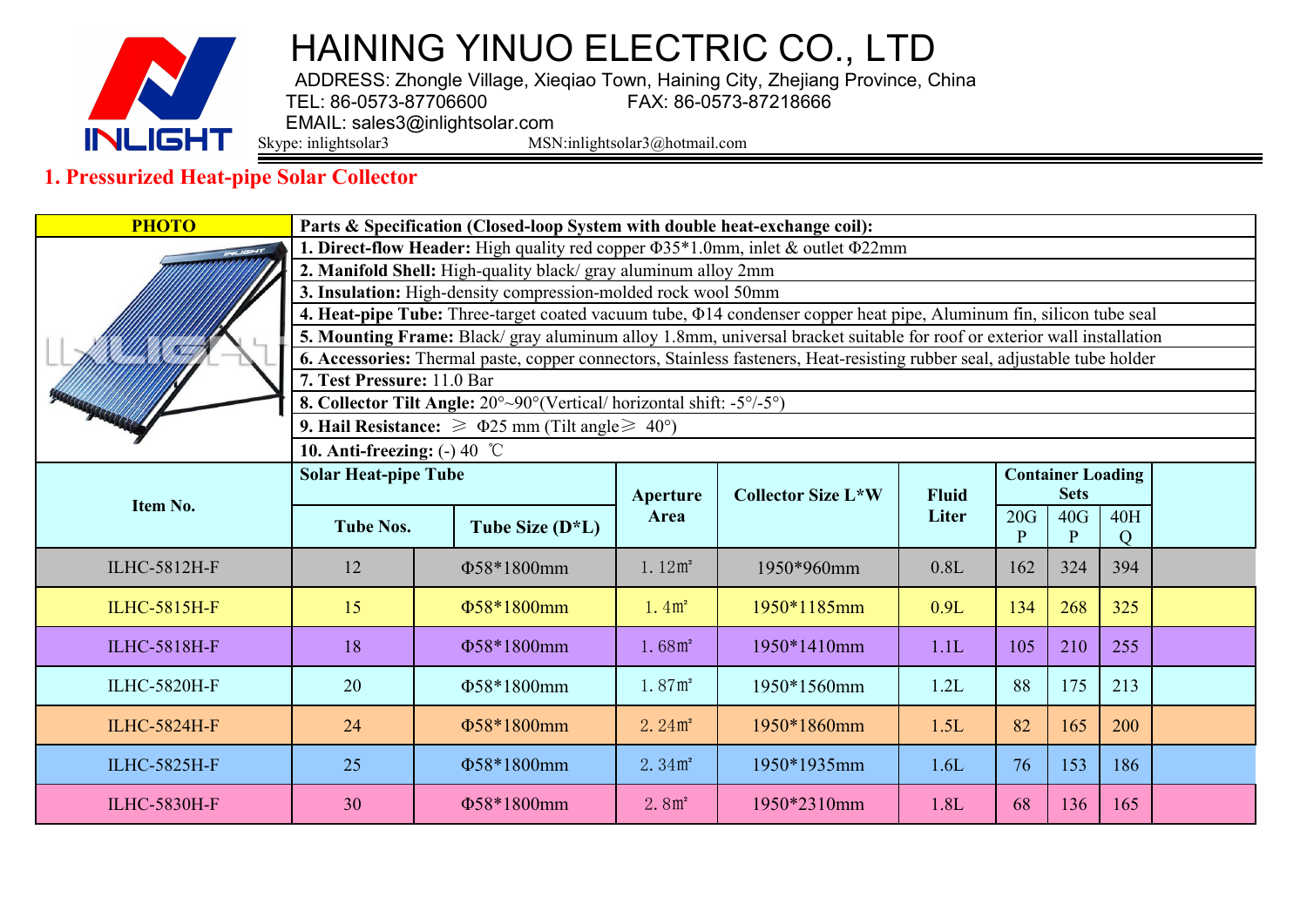

ADDRESS: Zhongle Village, Xieqiao Town, Haining City, Zhejiang Province, China<br>FAX: 86-0573-87218666 FAX: 86-0573-87218666 EMAIL: sales3@inlightsolar.com<br>Skype: inlightsolar3 MSN

MSN:inlightsolar3@hotmail.com

#### **2. Pressurized Water Storage Tank (With Double Heat-exchange Coil)**

**(1) Inner storage tank:** Stainless SUS304-2B/ SUS316L 1.5-2.0mm (100-300L), 2.0-2.5mm (400-1000L)

**(2) Double heat-exchange coil:**High-quality copper coil Φ12X1.0mm

**(3) Tank shell:** High-quality white coated color steel plate 0.5-0.6mm

**(4) Tank insulation:** High-density polyurethane integrated foam-forming 50-100mm

**(5) Accessories:** Thermostat electrical heater with regulator, Anode magnesium, T/P valve, Relief valve

| <b>PHOTO</b> |              | <b>Tank Size</b> | <b>Storage</b> | <b>Tank Liter</b> | <b>Insulation</b> |      | <b>Container Loading Sets</b> |             |  |
|--------------|--------------|------------------|----------------|-------------------|-------------------|------|-------------------------------|-------------|--|
|              | Item No.     |                  | Tank           |                   | <b>Thickness</b>  | 20GP | <b>40GP</b>                   | <b>40HQ</b> |  |
|              | PT2-304/150  | Φ470*1460mm      | <b>SUS304</b>  | 150L              | 50 <sub>mm</sub>  | 58   | 117                           | 142         |  |
|              | PT2-304/200  | Φ550*1360mm      | <b>SUS304</b>  | <b>200L</b>       | 50 <sub>mm</sub>  | 49   | 98                            | 119         |  |
|              | PT2-304/250  | Φ580*1450mm      | <b>SUS304</b>  | 250L              | 50 <sub>mm</sub>  | 40   | 80                            | 97          |  |
|              | PT2-304/300  | Φ580*1710mm      | <b>SUS304</b>  | 300L              | 50mm              | 35   | 69                            | 84          |  |
|              | PT2-304/400  | Φ700*1580mm      | <b>SUS304</b>  | 400L              | 60 <sub>mm</sub>  | 29   | 57                            | 69          |  |
|              | PT2-304/500  | Φ700*1890mm      | <b>SUS304</b>  | 500L              | 60mm              | 24   | 48                            | 58          |  |
| I            | PT2-304/1000 | Φ1000*2100mm     | <b>SUS304</b>  | 1000L             | 100mm             | 11   | 22                            | 26          |  |
|              |              |                  |                |                   |                   |      |                               |             |  |
|              | PT2-316/150  | Φ470*1450mm      | <b>SUS316</b>  | 150L              | 50 <sub>mm</sub>  | 58   | 117                           | 142         |  |
|              | PT2-316/200  | Φ550*1340mm      | <b>SUS316</b>  | <b>200L</b>       | 50 <sub>mm</sub>  | 49   | 98                            | 119         |  |
|              | PT2-316/250  | Φ580*1450mm      | <b>SUS316</b>  | 150L              | 50mm              | 40   | 80                            | 97          |  |
|              | PT2-316/300  | Φ580*1700mm      | <b>SUS316</b>  | 300L              | 50 <sub>mm</sub>  | 35   | 69                            | 84          |  |
|              | PT2-316/400  | Φ700*1560mm      | <b>SUS316</b>  | 400L              | 60 <sub>mm</sub>  | 29   | 57                            | 69          |  |
|              | PT2-316/500  | Φ700*1890mm      | <b>SUS316</b>  | 500L              | 60mm              | 24   | 48                            | 58          |  |
|              | PT2-316/1000 | Φ1000*2100mm     | <b>SUS316</b>  | 1000L             | 100mm             | 11   | 22                            | 26          |  |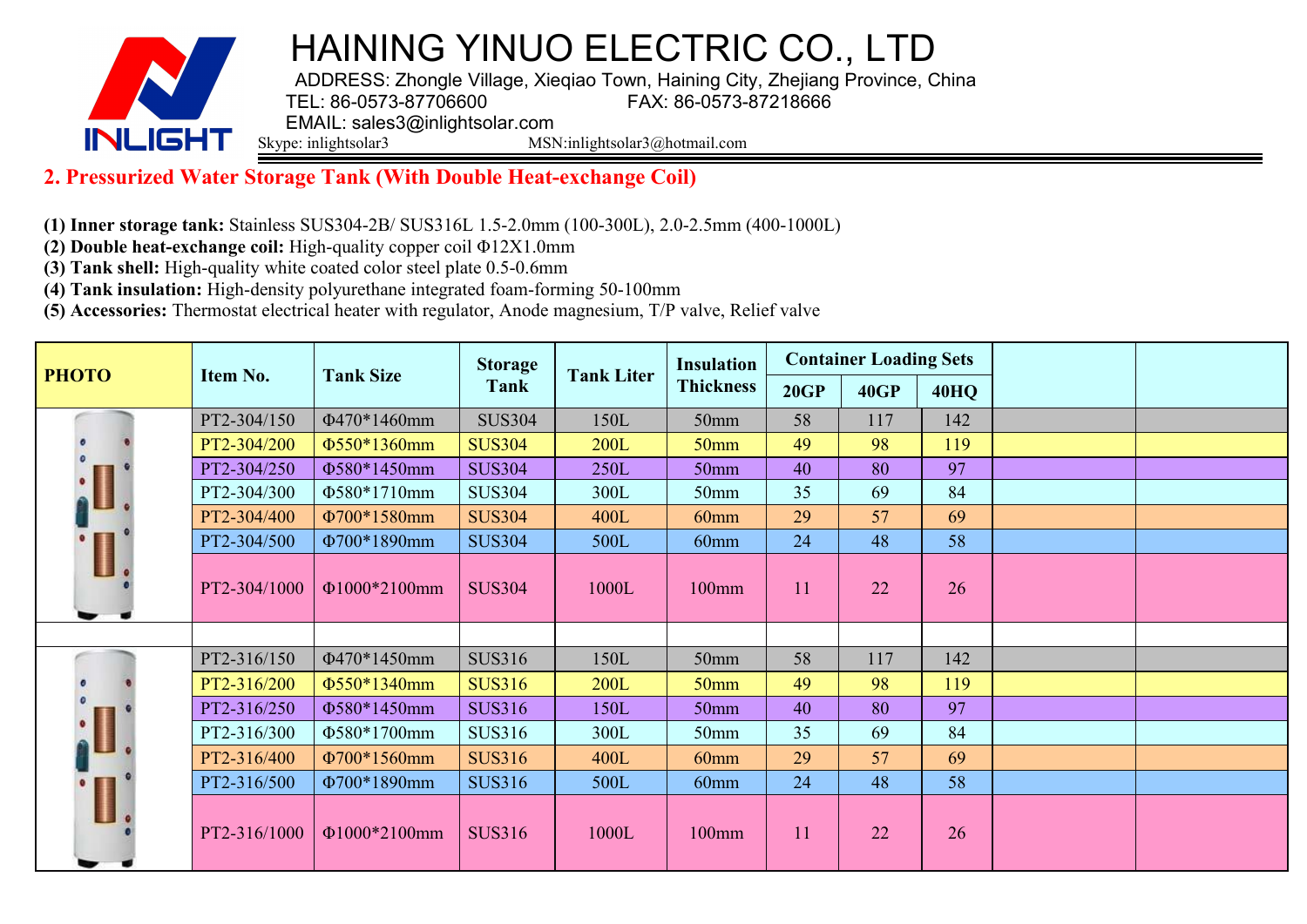

ADDRESS: Zhongle Village, Xieqiao Town, Haining City, Zhejiang Province, China<br>TEL: 86-0573-87706600 FAX: 86-0573-87218666 TEL: 86-0573-87706600

EMAIL: sales3@inlightsolar.com<br>Skype: inlightsolar3

MSN:inlightsolar3@hotmail.com

#### **3. Solar Pump Station & Expansion Vessel**

| <b>Solar Pump Station</b>            | Item No.                                                                                                                                                                                                                                                                                                                                                                                                                                                                                                           |                                         | <b>SP228</b>    |          |                                                                                                                                                                                                                                                                                                                                                                                                           |                |  |  |
|--------------------------------------|--------------------------------------------------------------------------------------------------------------------------------------------------------------------------------------------------------------------------------------------------------------------------------------------------------------------------------------------------------------------------------------------------------------------------------------------------------------------------------------------------------------------|-----------------------------------------|-----------------|----------|-----------------------------------------------------------------------------------------------------------------------------------------------------------------------------------------------------------------------------------------------------------------------------------------------------------------------------------------------------------------------------------------------------------|----------------|--|--|
|                                      | <b>Specification:</b><br>1. Dimension: $435 \times 293 \times 140$ mm<br>2. Input voltage: $200V \sim 240V$ AC or $100V \sim 120V$ AC<br>3. Power: $\leq 3W$<br>4. Accuracy of temperature measuring: $\pm 1^{\circ}$ C<br>5. Range of temperature measuring: PT1000: $0 \sim 199^{\circ}$ C<br>NTC10K: $0 \sim 99$ °C<br>6. Input signals:<br>2 x PT1000 sensor temperature probe $\leq 500^{\circ}$ C, silicon cable<br>$\leq$ 280°C;<br>4 x NTC10K sensor temperature probe  standard C, PVC cable<br>$≤105$ °C |                                         |                 |          | 7. Output signals:<br>1 x Auxiliary heating output (Max. load current: 12A)<br>4 x Relay output (Max. load current: 1.5A)<br>8. System design pressure: 1 MPa<br>9. Safety valve respond pressure: 0.6 MPa<br>10. WILO pump model: RS15/6<br>11.Screw coupling: 3/4"<br>12. Pipeline material: Brass<br>13. Range of environment temperature: $-10 \sim 50^{\circ}$ C<br>14. Water protection grade: IP40 |                |  |  |
| $\mathbb{A}$<br>Pump station<br>pump | <b>Main Functions:</b><br>2. Time display<br>3. Temperature difference circulation<br>4. Tank overheating protection<br>5. High temperature protection of system overheating<br>6. Frost protection of pipeline and collector                                                                                                                                                                                                                                                                                      | 1.72 solar hot water systems for choice |                 |          | 7. Three periods of time adjustable on pipeline circulation<br>8. Three periods of time adjustable on auxiliary heating<br>9. Holiday function<br>10. Anti-bacteria function<br>11. Three speed levels on circulation pump<br>12. Display flow rate<br>13. Display system pressure                                                                                                                        |                |  |  |
| <b>Expansion Vessel</b>              | Item No.                                                                                                                                                                                                                                                                                                                                                                                                                                                                                                           | Capacity                                | <b>Diameter</b> | Height   | <b>Max. Pressure</b>                                                                                                                                                                                                                                                                                                                                                                                      | <b>Calibre</b> |  |  |
|                                      | EV <sub>5</sub>                                                                                                                                                                                                                                                                                                                                                                                                                                                                                                    | 5L                                      | 168mm           | 343mm    | 10 bar                                                                                                                                                                                                                                                                                                                                                                                                    | $3/4$ inch     |  |  |
|                                      | EV <sub>8</sub>                                                                                                                                                                                                                                                                                                                                                                                                                                                                                                    | 8L                                      | 213mm           | 343mm    | 10 bar                                                                                                                                                                                                                                                                                                                                                                                                    | $3/4$ inch     |  |  |
|                                      | <b>EV12</b>                                                                                                                                                                                                                                                                                                                                                                                                                                                                                                        | 12L                                     | $263$ mm        | $273$ mm | 10 bar                                                                                                                                                                                                                                                                                                                                                                                                    | $3/4$ inch     |  |  |
|                                      | <b>EV18</b>                                                                                                                                                                                                                                                                                                                                                                                                                                                                                                        | 18L                                     | $273$ mm        | $403$ mm | 10 bar                                                                                                                                                                                                                                                                                                                                                                                                    | $3/4$ inch     |  |  |
|                                      | <b>EV24</b>                                                                                                                                                                                                                                                                                                                                                                                                                                                                                                        | 24L                                     | $273$ mm        | 468mm    | 10 bar                                                                                                                                                                                                                                                                                                                                                                                                    | $3/4$ inch     |  |  |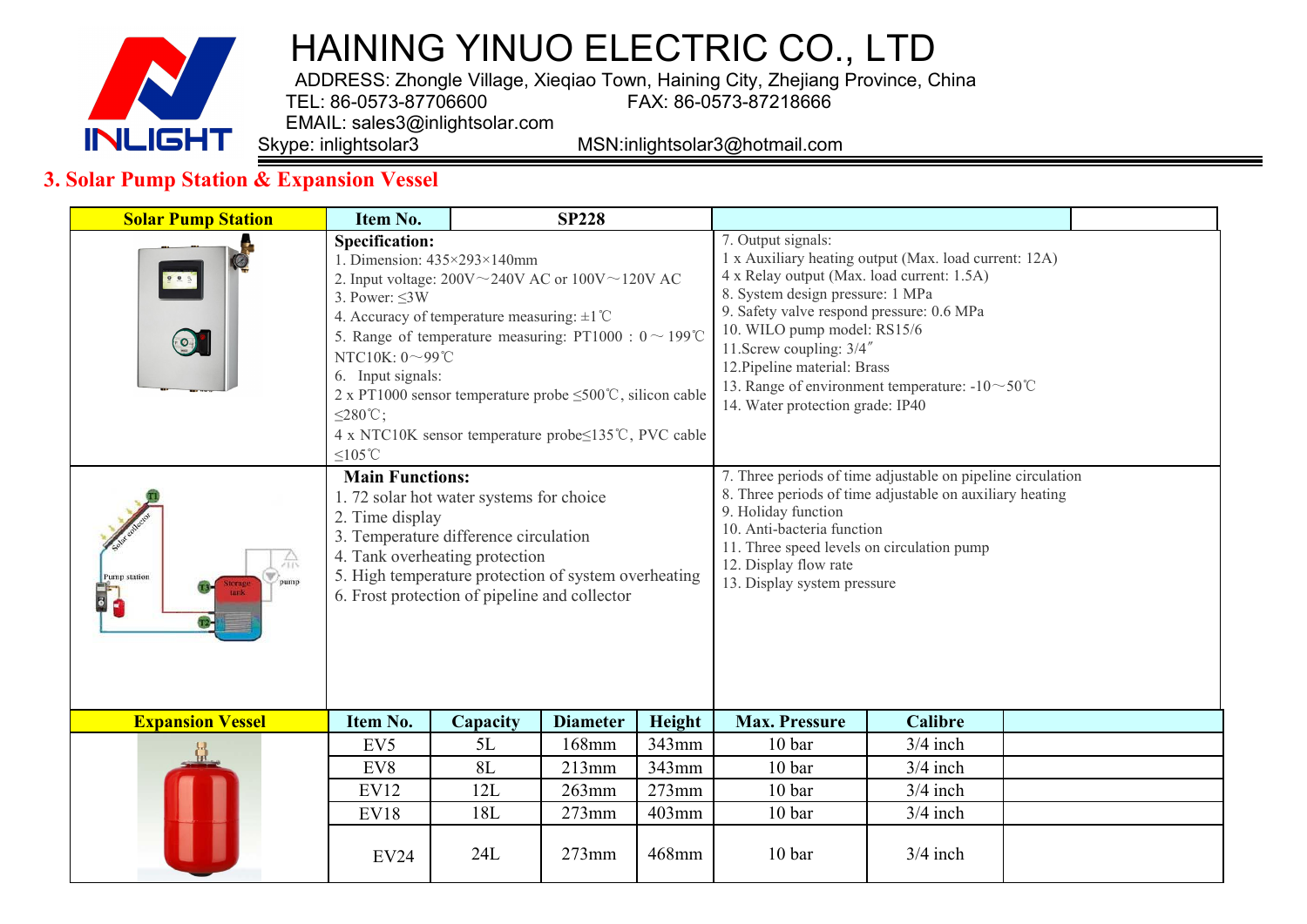

**<u><b>Solar Pump Station**</u>

# HAINING YINUO ELECTRIC CO., LTD

ADDRESS: Zhongle Village, Xieqiao Town, Haining City, Zhejiang Province, China<br>FAX: 86-0573-87218666 TEL: 86-0573-87706600 FAX: 86-0573-87218666

EMAIL: sales3@inlightsolar.com<br>Skype: inlightsolar3

MSN:inlightsolar3@hotmail.com



| Item No.               | <b>SP228</b>                                            |                                   | <b>USD/SET FOB SHANGHAI</b>                                                                                                                                                                    |  |  |  |  |  |
|------------------------|---------------------------------------------------------|-----------------------------------|------------------------------------------------------------------------------------------------------------------------------------------------------------------------------------------------|--|--|--|--|--|
| <b>Specification:</b>  |                                                         |                                   |                                                                                                                                                                                                |  |  |  |  |  |
|                        | Dimension: $450 \times 310 \times 150$ mm               |                                   | 7. WILO pump model: RS15/6 (110V or 220V)                                                                                                                                                      |  |  |  |  |  |
|                        | 2. Power supply: AC 200V $\sim$ 240V/100V $\sim$ 120V   |                                   | 8. Internet port: 1 x RJ45                                                                                                                                                                     |  |  |  |  |  |
|                        | 3. Self power consumption: $\leq 3W$                    |                                   | 9. Inputs: $2 \times PT1000$ sensor temperature probe<br>$500^{\circ}$ C,<br>silicon cable $280^{\circ}\text{C}$ ; 4 x NTC10K sensor temperature probe 135 °C,<br>PVC cable<br>$105^{\circ}$ C |  |  |  |  |  |
|                        | 4. Measuring accuracy of temperature: $\pm 1^{\circ}$ C |                                   | 10. Outputs: 1 x Auxiliary heating output (Max. load current: 15A)<br>4 x Relay output (Max. load current: 3A)                                                                                 |  |  |  |  |  |
| 199℃ NTC10K: 0~99℃     | 5. Range of temperature measuring: PT1000 : $0 \sim$    |                                   | 11. Water-proof grade: IP40                                                                                                                                                                    |  |  |  |  |  |
|                        | 6. Safety valve respond pressure: 0.6 MPa               | 12. Ambient temperature: -10~50°C |                                                                                                                                                                                                |  |  |  |  |  |
| <b>Main Functions:</b> |                                                         |                                   | 7. System pressure display                                                                                                                                                                     |  |  |  |  |  |
| 1. Time display        |                                                         |                                   | 8. Three periods of auxiliary heating                                                                                                                                                          |  |  |  |  |  |
|                        | 2. Temperature difference circulation                   |                                   | 9. Flow rate adjustment                                                                                                                                                                        |  |  |  |  |  |
|                        | 3. Storage tank overheating protection                  |                                   | 10. Holiday function                                                                                                                                                                           |  |  |  |  |  |
|                        | 4. Collector overheating protection                     |                                   | 11. Different solar system choice                                                                                                                                                              |  |  |  |  |  |
|                        | 5. Frost protection of pipeline and collector           |                                   | 12. Anti-bacteria protection                                                                                                                                                                   |  |  |  |  |  |
|                        | 6. Three periods of hot water loop circulation          |                                   | 13. Anti-dry heating Protection                                                                                                                                                                |  |  |  |  |  |